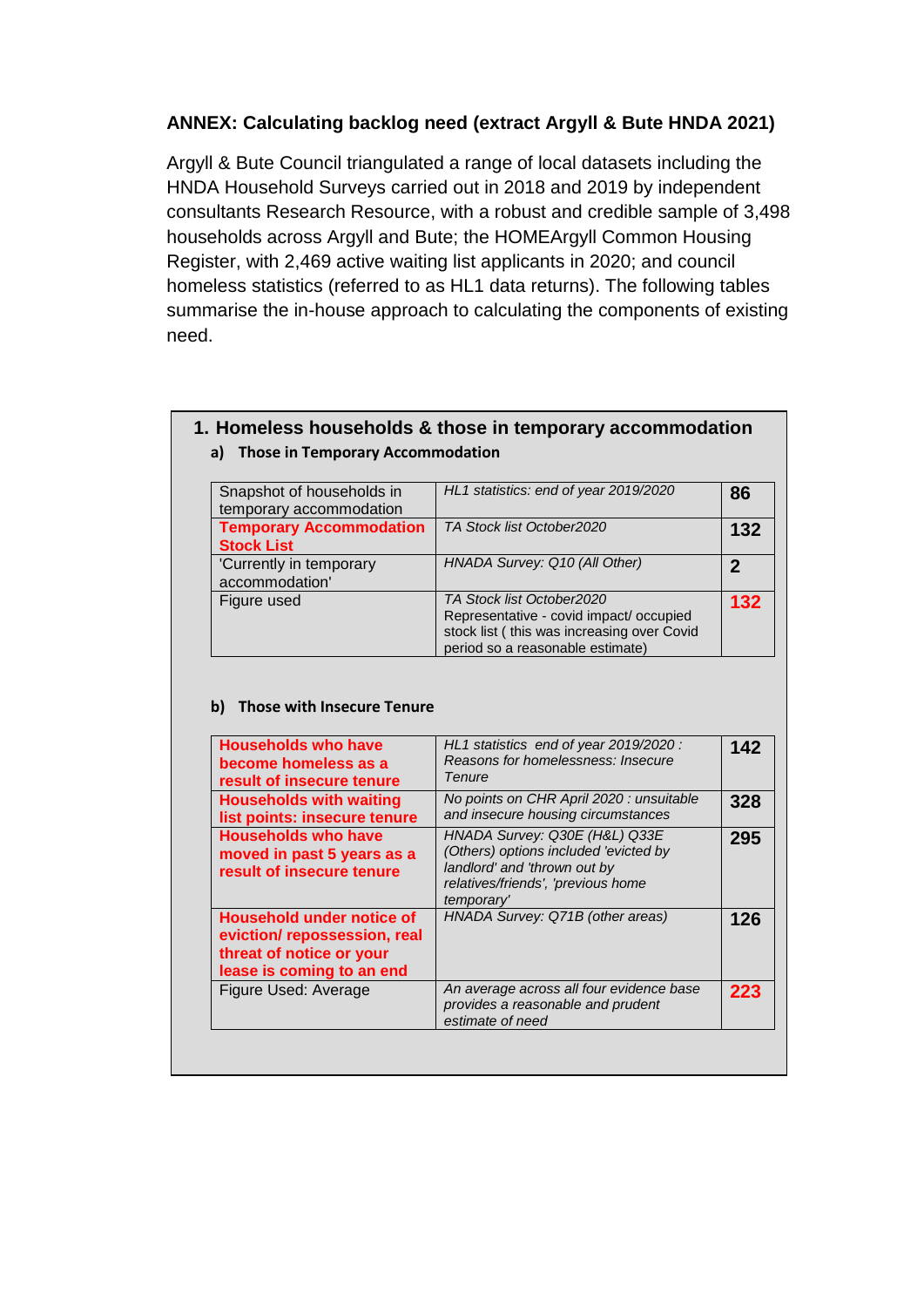| 2. Concealed households                                                           |                                                                                                                                                                                                 |       |
|-----------------------------------------------------------------------------------|-------------------------------------------------------------------------------------------------------------------------------------------------------------------------------------------------|-------|
| 1. Currently sharing amenities<br>with another household but not<br>sharing meals | HNADA Survey: Q18 (H&L) and Q15 (all<br>other) sharing kitchen/bathroom/WC but<br>not meals with another household                                                                              | 2,608 |
| 2. Sharing amenities is a<br>serious problem for the<br>household                 | HNADA Survey: Q71g (3) (all other)                                                                                                                                                              | 64    |
| 3. Households with waiting list<br>points: sharing amenities                      | RSL waiting list data. Update to analysis:<br>duplication between insecure tenure and<br>sharing amenities category eliminated.<br>Previous count = $841$                                       | 533   |
| 4. Friends/family no longer<br>willing/able to accommodate                        | HL1 statistics 2019/20: Reasons for<br>homelessness: Asked to Leave                                                                                                                             | 78    |
| Figure used: Average of 2,3 & 4                                                   | An average across three categories of<br>the evidence base provides a reasonable<br>and prudent estimate of need - captures<br>all population but discounts anomalous<br>high variation in need | 225   |

| 3. Overcrowding                                                                             |                                                                                                            |     |
|---------------------------------------------------------------------------------------------|------------------------------------------------------------------------------------------------------------|-----|
| 1. Households with 1 or bedrooms<br>fewer than needed                                       | HNDA Survey: Q21 (H&L) Q18 (All<br>Other)                                                                  | 805 |
| 2. Households with 1 or bedrooms<br>fewer than needed EXCLUDING<br>single people            | HNDA Survey: Q18 filtered by Q3 (all<br>other) and Q21 filtered by Q6 (H&L)                                | 763 |
| 3. Main Like or need to move to<br>bigger home                                              | HNDA Survey Q43:10 (H&L) Q47 (All<br>Other Areas) (1,329 LAST YEAR)                                        | 726 |
| 4. Households with 1 or bedrooms<br>fewer than needed AND who<br>would need or like to move | <b>HNDA Survey: Same Questions as</b><br>above but filtered down by Q43 (All<br>Others) and Q40 (H&L)      | 282 |
| 5. Households with waiting list<br>points: overcrowding                                     | CHR/WL April 2020                                                                                          | 573 |
| Figure used: Option 3                                                                       | Captures the whole population,<br>approximates to an average for 4 options<br>but not dissimilar to the WL | 726 |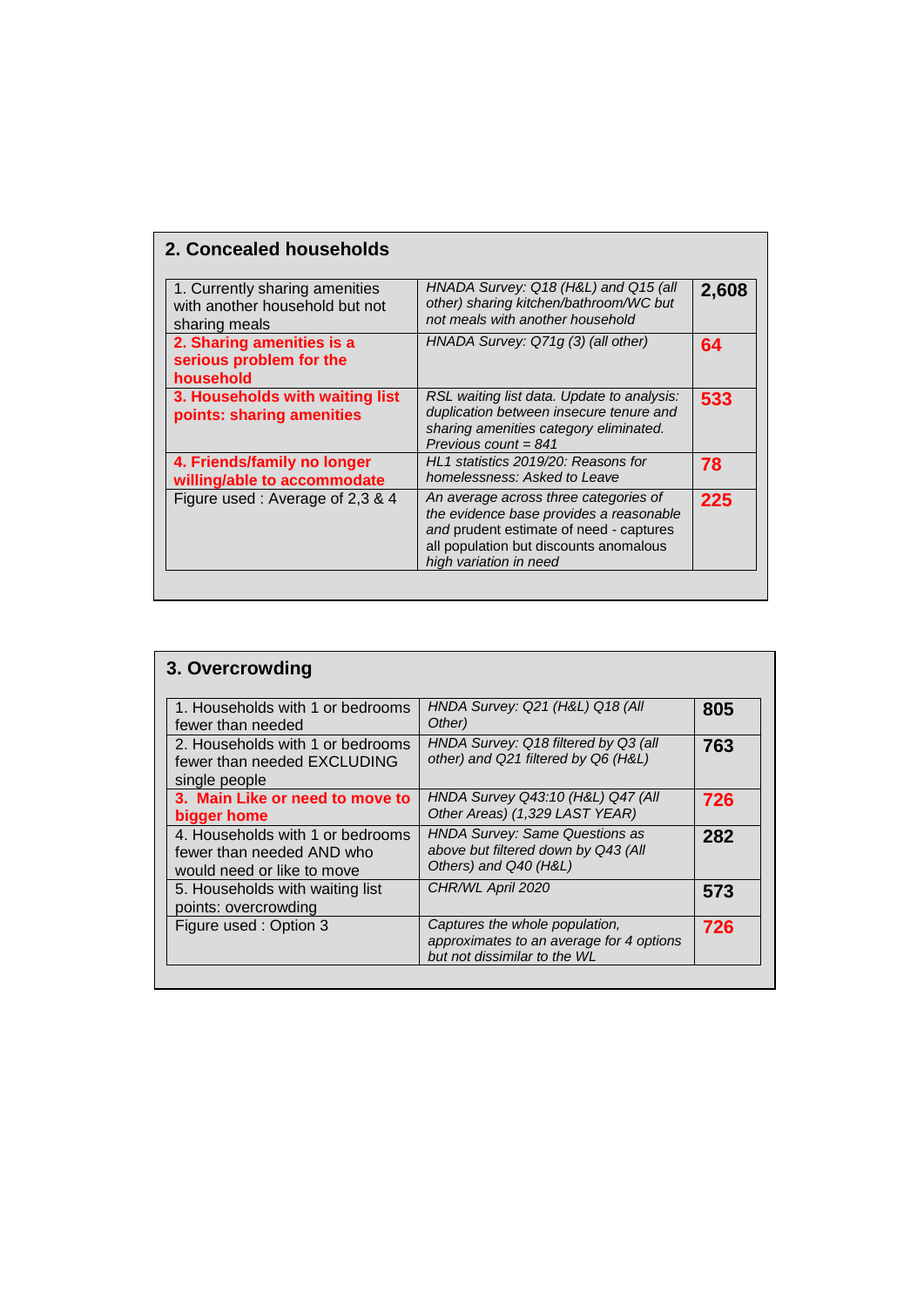# **4. Specialist Housing & Housing Related Services**

| Those who require Aids or Adaptations<br>a)                   |                                                        |     |
|---------------------------------------------------------------|--------------------------------------------------------|-----|
| Households who require<br>installation of aids or adaptations | HNDA Survey Q60:2-19 (H&L) and<br>Q64 A-P (All Other). | 484 |
| in their current home                                         |                                                        |     |
| Dissatisfied with current home                                | HNADA Survey Q23 (other areas)                         | 56  |
| because it requires aids or<br>adaptations                    | Q26 (H&L)                                              |     |
| <b>ABC waiting list for</b>                                   | <b>Waiting List - Health &amp; Housing</b>             | 247 |
| <b>adaptations</b>                                            | <b>Needs Adaptations to help</b>                       |     |
| Figure used: Average 1 and 3                                  | Captures the whole population and                      | 366 |
|                                                               | more representative of need                            |     |

### **b) Those who require special forms of housing**

| <b>HNADA Survey Q11 (other areas)</b>        | 225                                                                                  |
|----------------------------------------------|--------------------------------------------------------------------------------------|
|                                              | 73                                                                                   |
|                                              |                                                                                      |
|                                              |                                                                                      |
| WL April 2020                                | 296                                                                                  |
|                                              |                                                                                      |
| WL April 2020                                |                                                                                      |
|                                              | 825                                                                                  |
|                                              |                                                                                      |
| Avoids over-estimate/no needs/applicants for | 260                                                                                  |
|                                              | <b>HNADA Survey Q71i (other areas)</b><br>whom general needs housing would meet need |

### **c) Those who require floating support services**

| Households with an unmet<br>need for support                                             | HNDA Survey Q62 (other areas)<br>Q58 (H&L)             | 306 |
|------------------------------------------------------------------------------------------|--------------------------------------------------------|-----|
| Number of respondents who<br>require to move to receive<br>support: is a serious problem | HNDA Survey Q47 (other areas)<br>Q43 (H&L)             | 60  |
| <b>Figure Used</b>                                                                       | Higher figure more realistic: avoids<br>under-counting | 306 |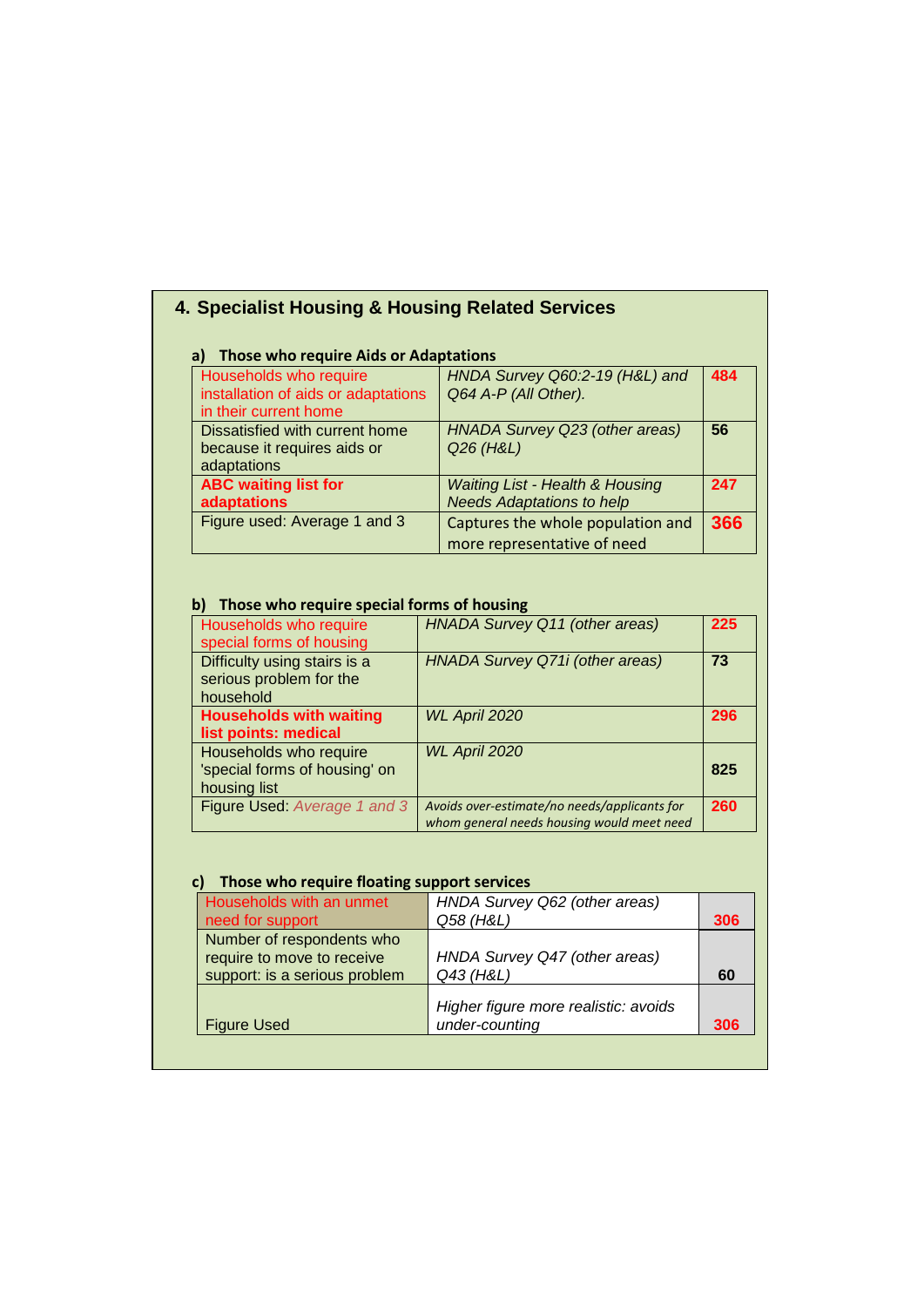| <b>5. Poor Quality Housing</b>                                                  |                                                                                                       |     |
|---------------------------------------------------------------------------------|-------------------------------------------------------------------------------------------------------|-----|
| 1. Quality of home is a serious<br>problem for the household                    | HNADA Survey Q 71e (other areas)                                                                      | 145 |
| 2. Dissatisfied with current homes<br>because of poor condition                 | HNADA Survey Q23 (other areas)<br>Q26 (H&L)                                                           | 130 |
| 3. Estimate of BTS (SCHS)                                                       | Sample is very small and unreliable<br>and can't be disaggregated by<br>tenure, age or HMA.           |     |
| 4. Estimate number of BTS<br>properties in ABC                                  | Atlantic Islands private sector house<br>condition survey                                             | 93  |
| 5. Number of housing list<br>applicants with points for 'property<br>condition' | <b>Updated WL analysis included</b><br>categories of property condition<br>'significant' and 'severe' | 133 |
| Figure used: 1                                                                  | Similar figures to CHR but HNDA Survey<br>is more extensive than other sources                        | 145 |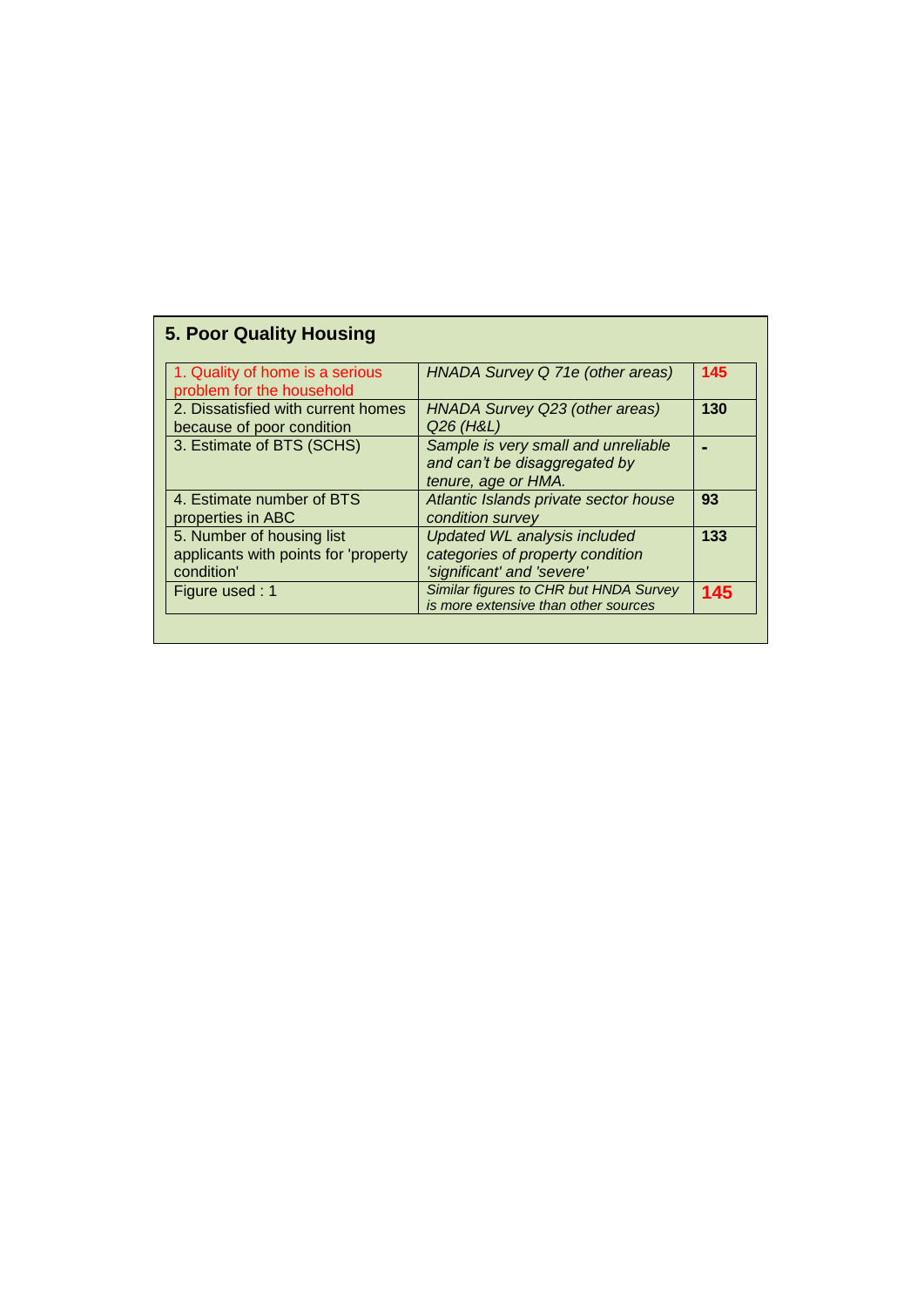| 1a. Homeless Households in                                                                                                                                                                                  | 132      |
|-------------------------------------------------------------------------------------------------------------------------------------------------------------------------------------------------------------|----------|
| <b>Temporary Accommodation</b>                                                                                                                                                                              |          |
| 1b. Insecure tenure                                                                                                                                                                                         | 223      |
| 2. Concealed Households                                                                                                                                                                                     | 225      |
| 3. Overcrowding                                                                                                                                                                                             | 726      |
| 4a. Aids & Adaptations                                                                                                                                                                                      | 366      |
| <b>4b. Specialist Housing</b>                                                                                                                                                                               | 260      |
| <b>4c. Floating Support Needs</b>                                                                                                                                                                           | 306      |
| <b>5. Poor Quality Housing</b>                                                                                                                                                                              | 145      |
| <b>PROVISIONAL TOTAL</b>                                                                                                                                                                                    | 2,383    |
|                                                                                                                                                                                                             |          |
| In Situ Adjustment                                                                                                                                                                                          |          |
| 6. Households who require installation of aids or<br>adaptations in their current home; and number of<br>homes where aids & adaptations have been installed<br>given current annual budget available (PSHG) | $-690$   |
| 7. Adjustment to reflect Overcrowding and concealed (from<br>2 & 3 above)                                                                                                                                   | $-951$   |
| 8. Net Adjustment (steps 6+7)                                                                                                                                                                               | $-1,641$ |
| 9. Adjusted baseline (2,383 - 1,641)                                                                                                                                                                        | 742      |
| 10. Add waiting list estimate for OVERCROWDED PLUS<br><b>CONCEALED</b> (minus insecure housing points to avoid<br>duplication)                                                                              | 108      |
|                                                                                                                                                                                                             | 850      |

The local Housing Market Partnership agreed that the in-house calculation set out above provides the most appropriate estimate. This level of backlog need equates to just over a third of the total expressed need as registered on the RSL waiting list (34%), or to only 2% of the population of Argyll and Bute as a whole. This maximises the input for the overall HNDA calculation while avoiding either an under or over-estimation of existing need. It is derived from triangulation of robust evidence bases and the output is credible, indeed conservative, in the view of local housing professionals. In particular, it is noted that the HNDA guidance assumption that all unmet need for aids and adaptations or arising from poor condition properties can be addressed in situ is not valid or realistic in an area such as Argyll and Bute where a significant proportion of existing stock is just not suitable for improvement or fit for adaptation; nor can it be re-provisioned, re-configured or adequately refurbished to meet certain specialist and particular needs. Therefore, the proposed estimate of backlog need is deliberately moderate and significantly reduced from the initial potential calculation. It is therefore still in full